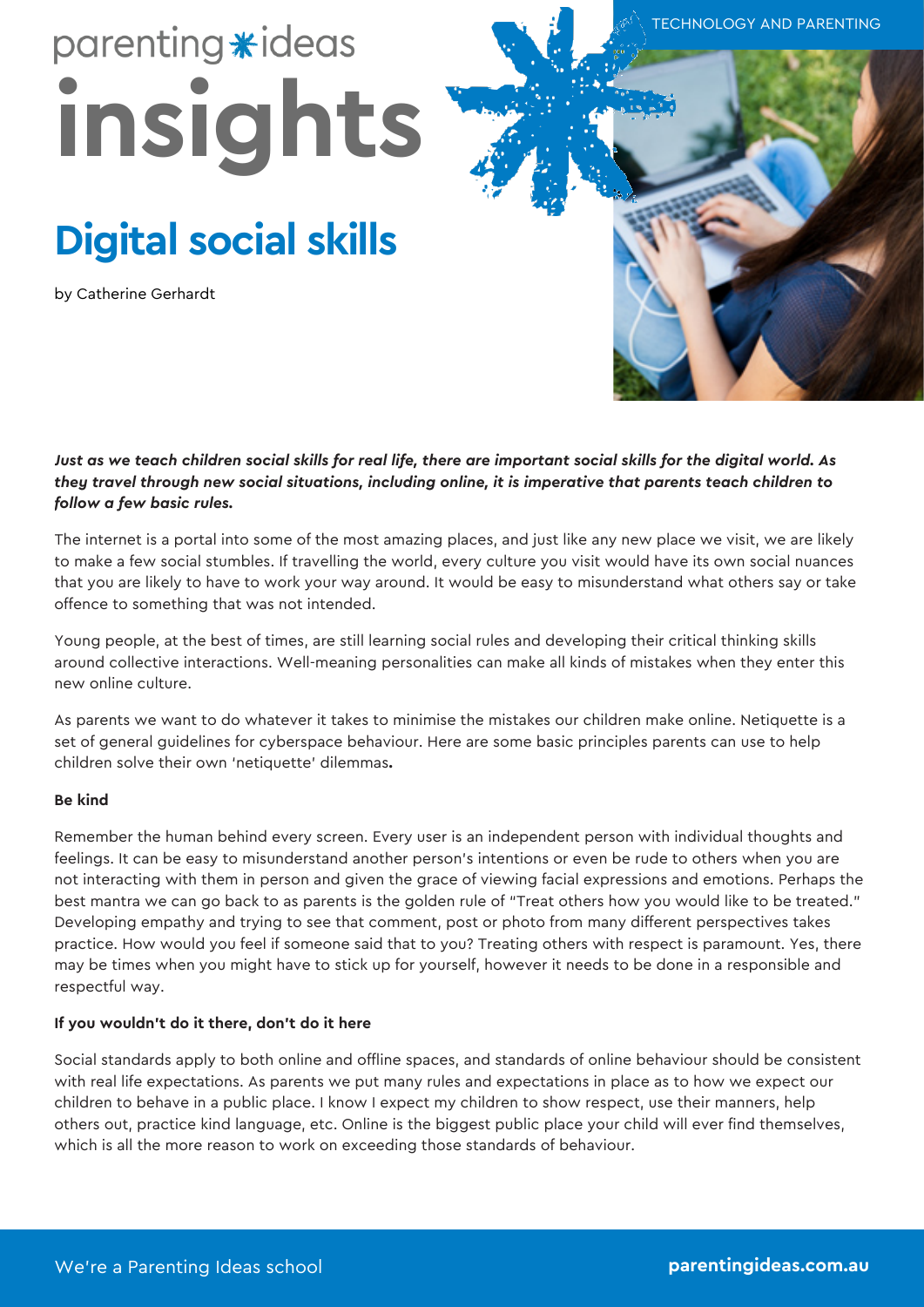### parenting \*ideas

#### **Respect privacy**

With the world wide web being a public place, privacy is paramount. Learning how to protect personal information and the importance of looking at a website's privacy policy can help develop skills around internet privacy. Asking for permission before creating accounts and downloading files, strategies for identifying scams and limiting the type of information kids give about themselves or others can help set a strong foundation for their digital lives. Children do not always appreciate that they may be putting their information in jeopardy, because the warning signs are not always obvious. Respecting other people's right to privacy is also crucial; don't tell other people's stories, spread rumours or give away personal details without permission.

#### **Develop their internal filter**

Parents may feel that they have some control over their child's use of technology and many use programs and apps that allow for monitoring and filtering content. Despite the best intentions, there are times when filters are re-set, not set up correctly or not even in place – for example when your child goes to their friend's house, gets online and no safety mechanisms have been established. What this means is that we need to help our children develop their internal filter, as this is the one they will always have and may need to rely on. Research is clear that the best way to teach morals and ethics is through example.

#### **Teach them to do the right thing**

Parents can nurture moral principles that will guide their children to stand up for their beliefs and act right even without us. Know what you stand for so that your child knows. Parents with clearly identified moral convictions are more likely to raise children that do the right thing. Pursue opportunities to look for moral issues and talk about them as they come up: from TV shows and news events to situations at home, school, and friends. Discuss with your child how you feel about the issue and why.

#### **Be upstanding**

There will be times online when your child will have to be brave and stand up for others, when they will have to go against social pressure to do what is right. When someone they know is being deliberately upset or harassed by another person, expect your child to move from bystander to upstander, because this is the right thing to do. In most cases many people contribute to the cyberbullying. Many know about the situation, but choose not to get involved. Encourage your child to stand up, speak up and act up against online abuse. They can support the target by letting them know they are there and provide empathy. Encourage your child to report what is happening to a trusted adult; someone who they believe will listen and has the skills, desire, and authority to help.

#### **THINK**

Using the THINK rule can go a long way in practicing digital social skills. It is a checklist of questions that children must go through before they post or comment online. Is it True? Is it Helpful? Is it Inspiring? Is it Necessary? Is it Kind? Created to emphasise care online, it applies to real world engagement as well.

#### **Top tips for parents**

- 1. Practice makes perfect keep reinforcing positive digital social skills and a strong foundation will be laid
- 2. Coach about privacy in a public place
- 3. Follow the social code of good people
- 4. Manners are necessary